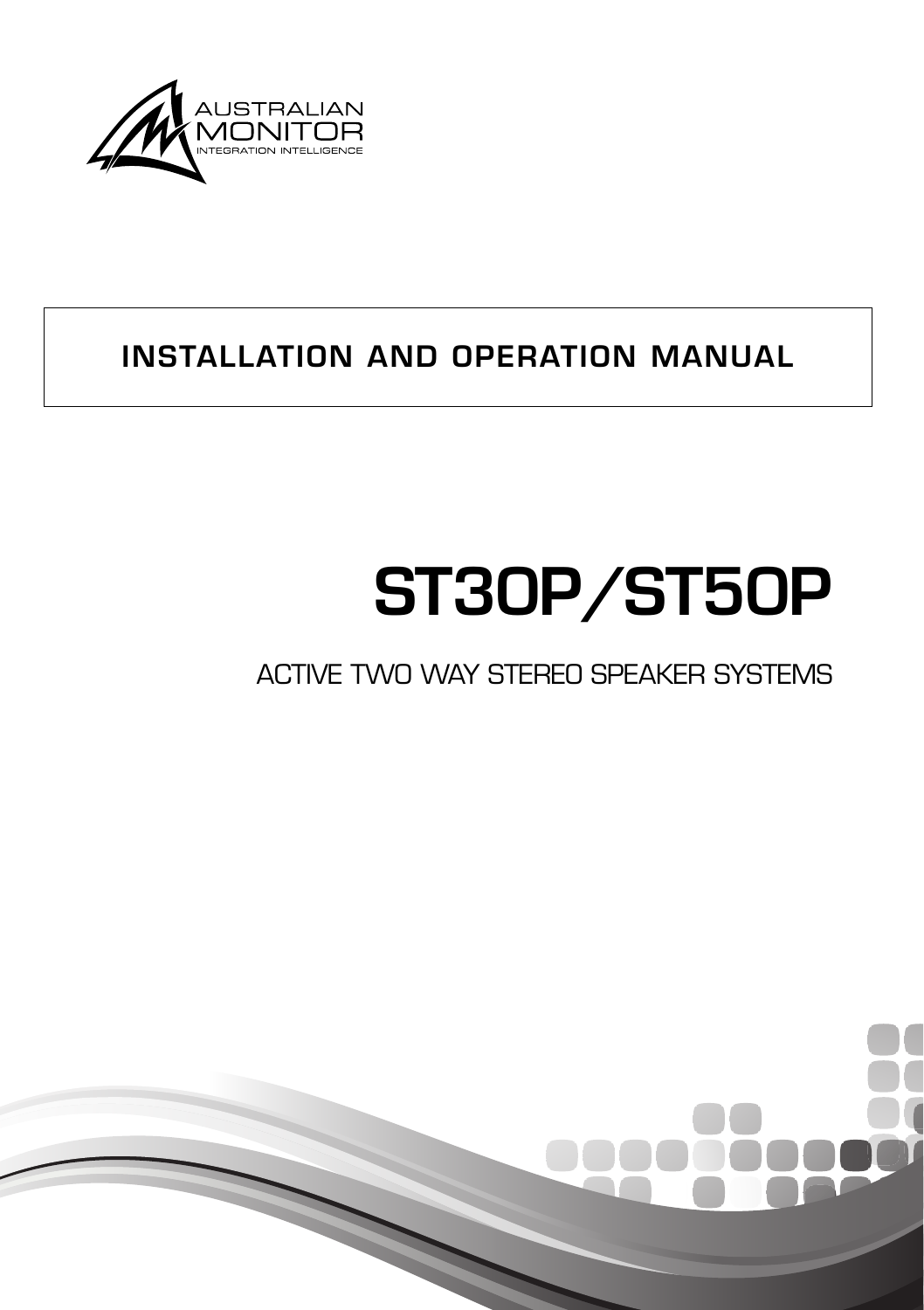#### IMPORTANT SAFETY INFORMATION PRÉCAUTIONS DURANT UTILISATION

- 1. Read these instructions.
- 2. Keen these instructions.
- 3. Heed all warnings.
- 4. Follow all instructions.
- 5. Do not use this apparatus near water.
- 6. Clean only with dry cloth.
- 7. Do not block any ventilation openings. Install in accordance with the manufacturer's instructions.
- 8. Do not install near any heat sources such as radiators, heat registers, stoves, or other apparatus (including amplifiers) that produce heat.
- 9. Do not defeat the safety purpose of the polarized or grounding-type plug. A polarized plug has two blades with one wider than the other. A grounding type plug has two blades and a third grounding prong. The wide blade or the third prong are provided for your safety. If the provided plug does not fit into your outlet, consult an electrician for replacement of the obsolete outlet.
- 10. Protect the power cord from being walked on or pinched particularly at plugs, convenience receptacles, and the point where they exit from the apparatus.
- 11. Only use attachments/accessories specified by the manufacturer.
- 12. Use only with the cart, stand, tripod, bracket, or table specified by the manufacturer, or sold with the apparatus. When a cart is used, use caution when moving the cart/apparatus combination to avoid injury from tip-over.
- 13. Unplug this apparatus during lightning storms or when unused for long periods of time.



- 14. Refer all servicing to qualified service personnel. Servicing is required when the apparatus has been damaged in any way, such as power-supply cord or plug is damaged, liquid has been spilled or objects have fallen into the apparatus, the apparatus has been exposed to rain or moisture, does not operate normally, or has been dropped.
- 15. This appliance shall not be exposed to dripping or splashing water and that no object filled with liquid such as vases shall be placed on the apparatus.
- 16. Connect the equipment to an appropriate wall outlet that is readily accessible.
- 17. The mains plug is used as the disconnect device and shall remain readily accessible. If the mains plug is not readily accessible due to mounting in a 19" rack, then the mains plug for the entire rack must be readily accessible.
- 18. WARNING: To reduce the risk of fire or electric shock, do not expose this apparatus to rain or moisture.
- 19. An appliance with a protective earth terminal should be connected to a mains outlet with a protective earth connection.
- 1. LISEZ ces instructions.
- 2. Tenez ces instructions.
- 3. Notez tous les avertissements.
- 4. Suivez toutes les avertissements.
- 5. N'utilisez pas ce produit près de l'eau (la piscine, la plage, le lac, etc.).
- 6. Nettoyez seulement avec une étoffe sèche.
- 7. Ne bloquez aucuns troux de ventilation. Installez en accord avec les instructions du manufacturier.
- 8. N'installez près aucunes sources de chaleur comme radiateurs, registres de chaleur, fours ou les autres équipements (y compris amplificateurs) qui produisent la chaleur.
- 9. Ne défaites pas le but de sécurité de la fiche polarisée ou base-type. Une fiche polarisée a deux tranchants avec un plus large que l'autre. Une fiche de base type a deux a deux tranchants et une troisième pointe de base, le tranchant large ou la troisième pointe est fourni pour votre sécurité. Si la fiche donnée ne conforme pas votre prise de contact, consultez un électricien pour remplacement de la prise de contact obsolète.
- 10. Protegez le cordon de secteur contre être marchée dessus ou pincez en particulier aux fiches, aux douilles de convenance, et au point où ils sortent de l'appareil.
- 11. Seulement utilisez attachements/accessoires spécifiés par le manufacturier.
- 12. Utilisez seulement avec un chariot, un stand, un trépied, un support ou une table indiquée par le manufacturier, ou vendue avec l'appareil. Quand un chariot est utilisé, faites attention en déplaçant la combinaison d'appareil/chariot pour éviter de se déséquilibrer.
- 13. Arrachez la fiche du dispositif durant éclair et orage ou quand pas utilisé pour longues périodes de temps.



- 14. Référez au personnel qualifié de service pour toutes réparations. La réparation est donnée quand le système a été endommagé à n'importe façon, par exemple un fil ou une fiche endommagé(e) de la source d'alimentation. Avoir été exposé à pluie ou humidité, n'opère pas normalement, ou avoir été tombé.
- 15. L'appareil ne doit pas être exposé aux écoulements ou aux éclaboussures et aucun objet ne contenant de liquide, tel qu'un vase, ne doit être placé sur l'objet.
- 16. Branchez l'appareil à une source appropriée et faire que la prise à débrancher soit facilement accessible.
- 17. La prise du secteur ne doit pas être obstruée ou doit être facilement accessible pendant son utilisation. Pour être complètement déconnecté de l'alimentation d'entrée, la prise doit être débranchée du secteur.
- 18. AVERTISSEMENT: Pour éviter le risque d'incendie ou de chocs électriques, ne pas exposer cet appareil à la pluie ou à l'humidité.
- 19. Un appareil avec la borne de terre de protection doit être connecté au secteur avec la connexiion de terre de protection.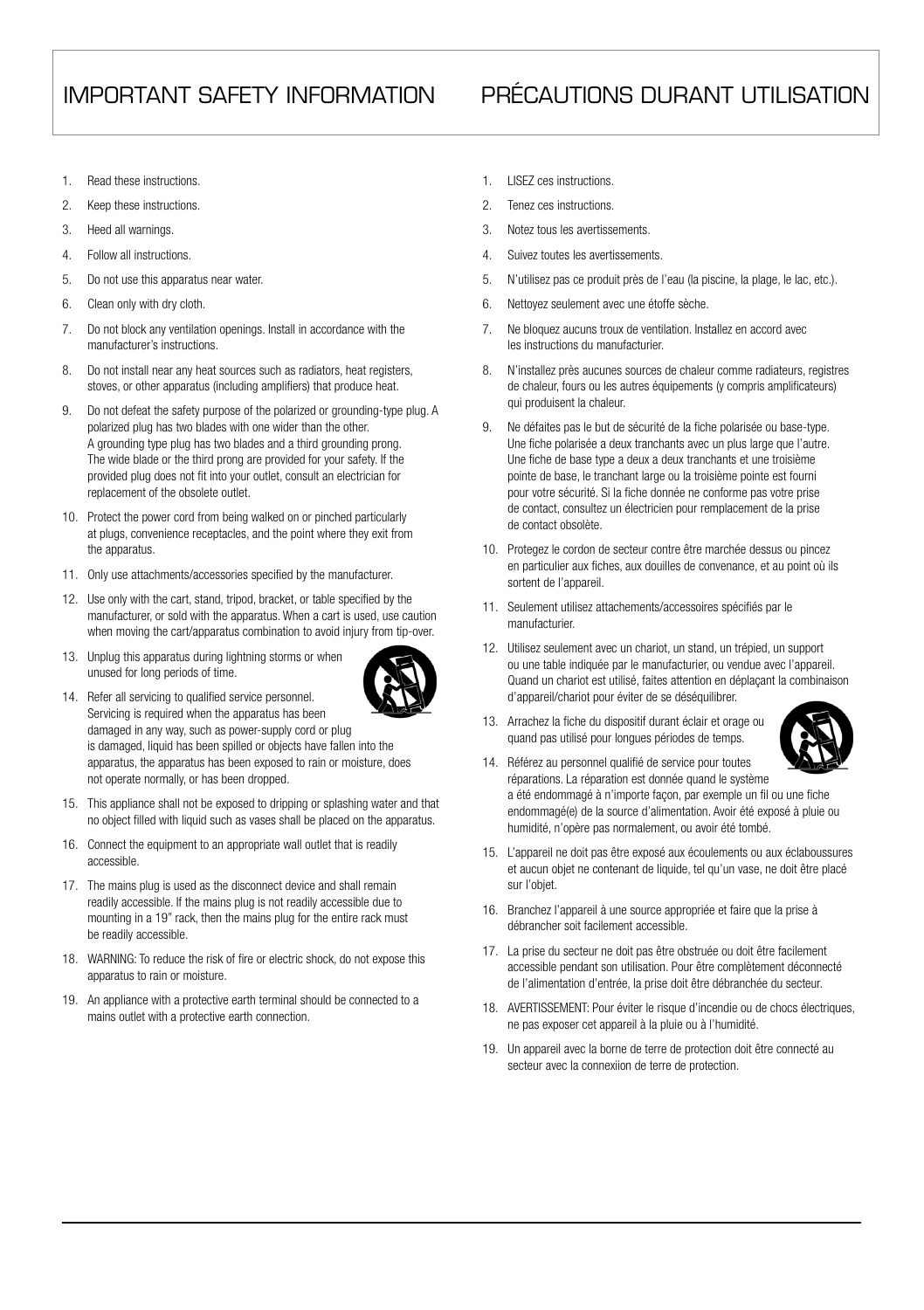# **ST30P/ST50P**

The Australian Monitor ST30P & ST50P are active two way stereo speaker systems.

The ST30P & ST50P each consist of one powered and one passive speaker. Both are of a compact and architecturally pleasing design and feature an onboard stereo amplifier, treble, bass and volume control, power switch, stereo RCA line input, speaker output and installation brackets.

The ST30P features a 5.25" bass driver and dome tweeter and delivers 30 watts RMS while the ST50P features a 6.5" bass driver and dome tweeter and delivers 50 watts RMS.

The new Australian Monitor ST powered speakers deliver high quality sound reinforcement for a variety of Audio Visual applications. Compact and well designed, they are easy to operate and will become a standard in many AV installations.

| <b>INTRODUCTION</b>   |   |
|-----------------------|---|
| RFAR PANFI            |   |
| <b>SPECIFICATIONS</b> | հ |

Revision 1.2 February 2011

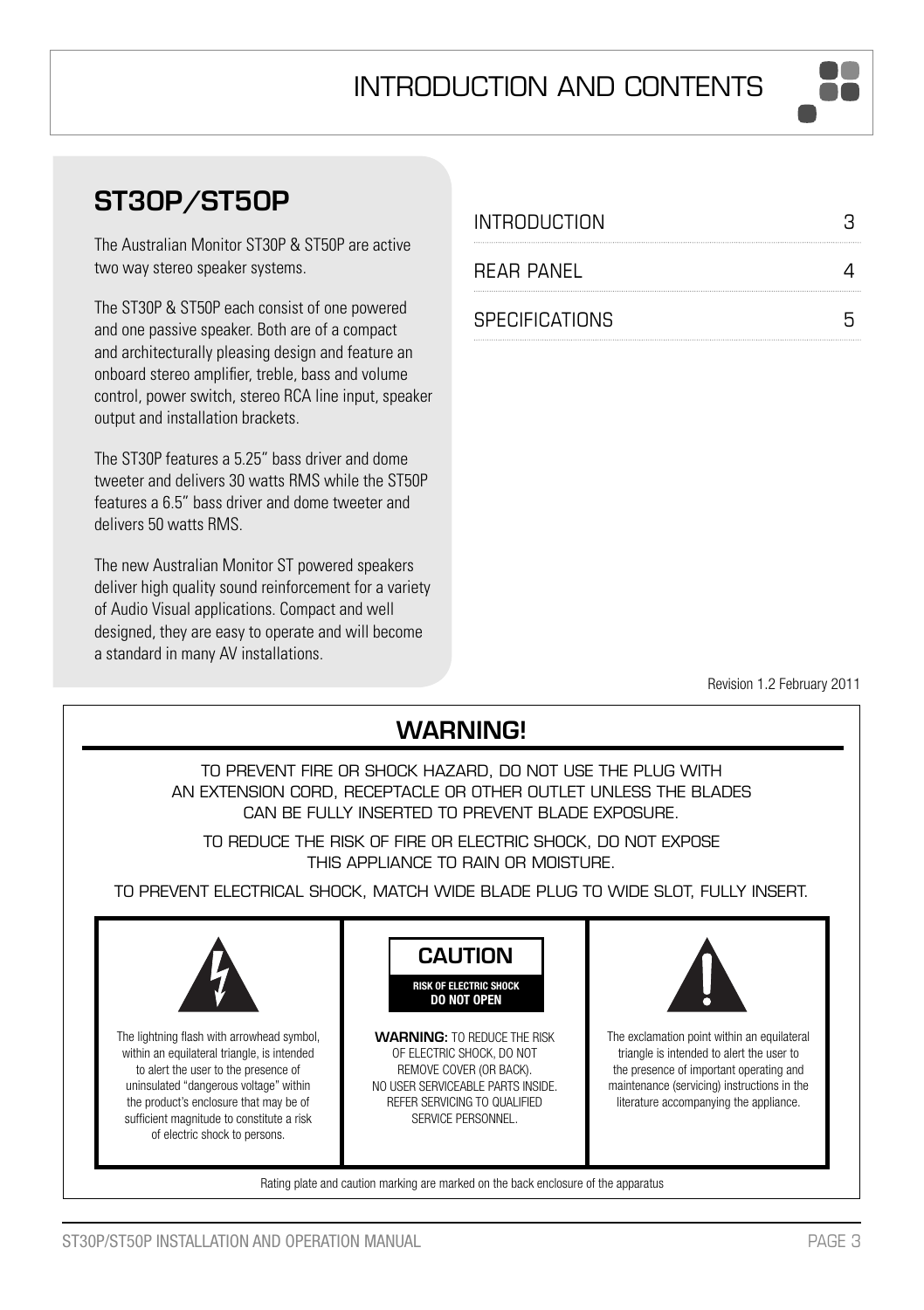# REAR PANEL

a a **AA** 



#### 1 **Volume Control**

This control will set the output volume for both left and right channels of the ST30P/ST50P

#### 2 **Treble Control**

This is a shelf EQ that will cut or boost the treble frequencies by up  $t_0 + 12dR$ 

#### 3 **Bass Control**

This is a shelf EQ that will cut or boost the bass frequencies by up to  $\pm$  15dB

#### 4 **Power Switch**

This switches mains power "on" to the active speaker

### 5 **Input**

The ST30P/ST50P speakers accept an unbalanced line level stereo RCA feed.

**NOTE:** The right channel is the powered ST30P/ST50P; the left channel is the passive ST30P/ST50P

#### 6 **Output Terminals**

This output is the amplifiers left channel output and should be connected to the passive speaker in the ST30P/ST50P pair

# 7 **Fuse Holder**

ST30P and ST50P both have the following fuse sizes:

230V Model T0.35 A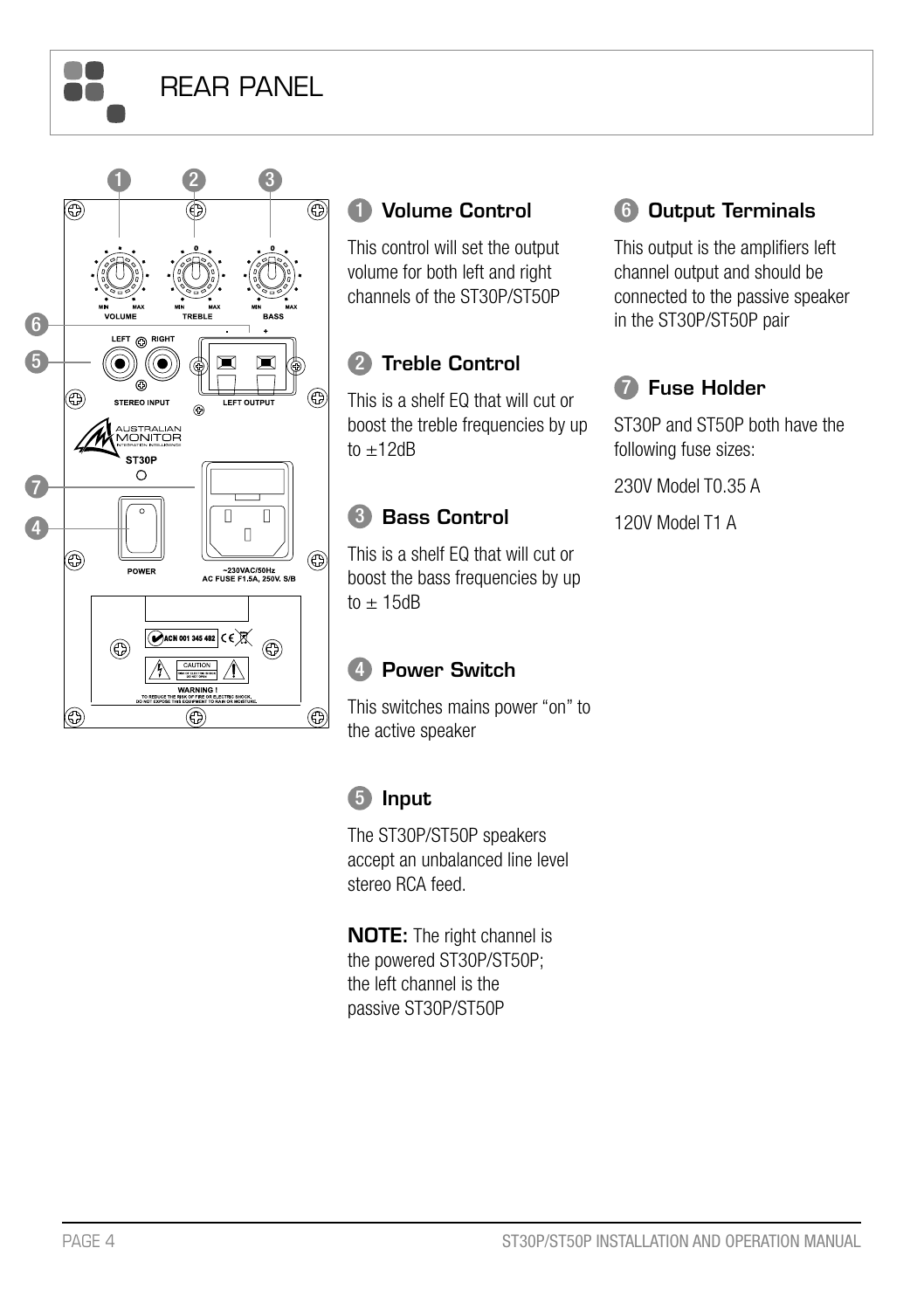

|                                                 |                    | ST30P<br>passive speaker | ST30P<br>active speaker |  |
|-------------------------------------------------|--------------------|--------------------------|-------------------------|--|
| <b>Woofer</b>                                   | Diameter           | 5.25"                    | 5.25"                   |  |
|                                                 | Impedance          | 8 ohm                    | 8 ohm                   |  |
| Tweeter                                         | Diameter           | $0.5"$ dome              | $0.5"$ dome             |  |
|                                                 | Impedance          | 8 ohm                    | 8 ohm                   |  |
| <b>System</b><br>Power                          |                    | 30 Watts                 | 30 Watts                |  |
| <b>Specifications</b>                           | Impedance          | 8 ohm                    | 8 ohm                   |  |
|                                                 | Sensitivity        | 89dB                     | 89dB                    |  |
|                                                 | Frequency response | 60Hz to 20k Hz           | 60Hz to 20k Hz          |  |
| Power<br>Power output                           |                    |                          | 30 Watts                |  |
| Amplifier                                       | Equalization       |                          | 50Hz shelf $\pm$ 15 dB  |  |
|                                                 |                    |                          | 10kHz shelf $\pm$ 12 dB |  |
|                                                 | Frequency response |                          | 20Hz to 20k Hz          |  |
|                                                 | AC Power input     |                          | 230VAC or 120VAC        |  |
| Dimension (H X W X D)                           |                    | 245mm x 183mm x 166mm    | 245mm x 83mm x 166mm    |  |
| <b>Net Weight</b> (one each active $+$ passive) |                    |                          | 6Kgs per pair           |  |
| Carton                                          |                    |                          | 500mm x 481mm x 327mm   |  |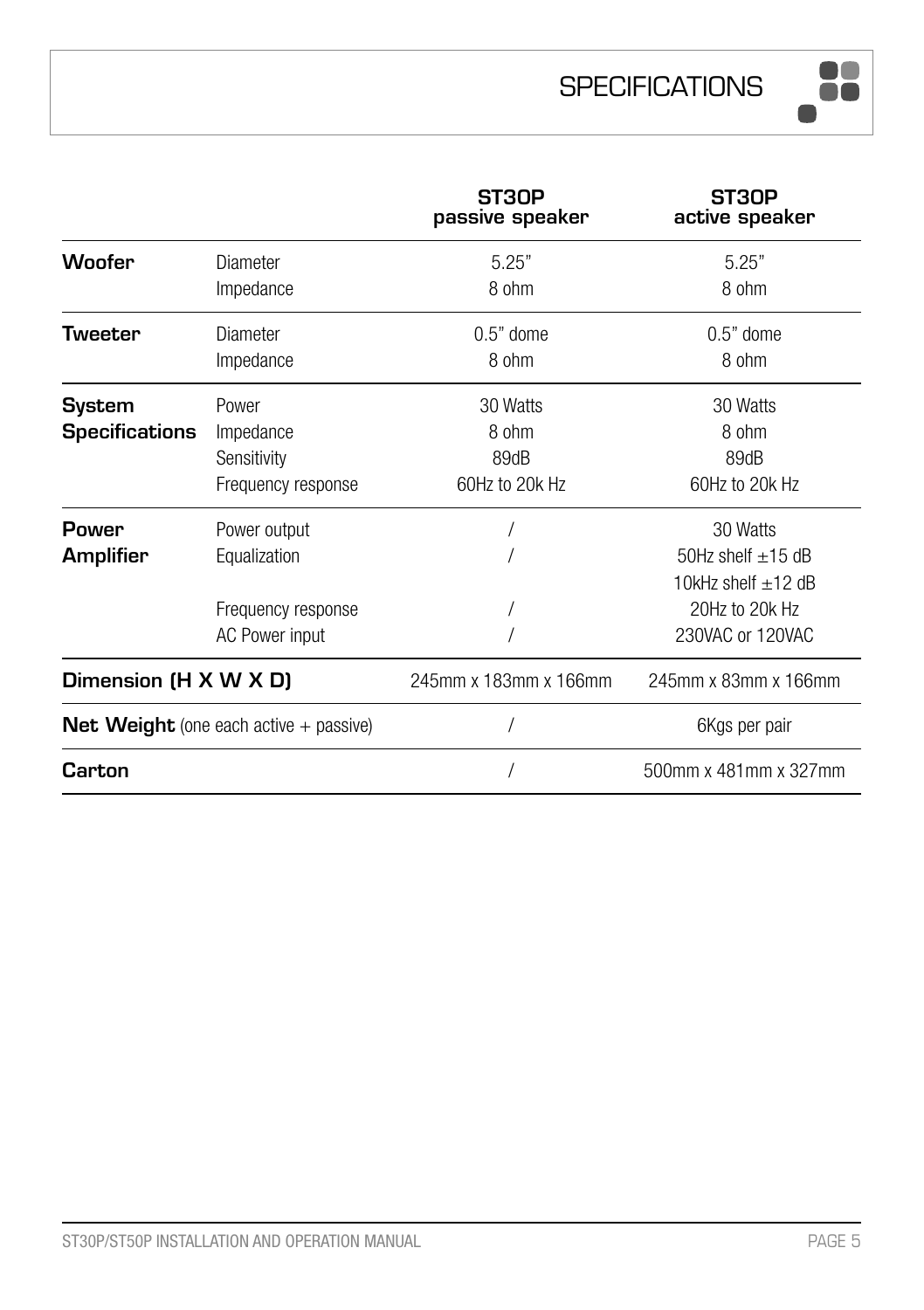**SPECIFICATIONS** 

88

|                                                 |                    | ST50P<br>passive speaker | ST50P<br>active speaker |  |
|-------------------------------------------------|--------------------|--------------------------|-------------------------|--|
| Woofer                                          | Diameter           | 6.5"                     | 6.5                     |  |
|                                                 | Impedance          | 8 ohm                    | 8 ohm                   |  |
| Tweeter                                         | Diameter           | $0.8$ " dome             | $0.8"$ dome             |  |
|                                                 | Impedance          | 8 ohm                    | 8 ohm                   |  |
| System<br>Power                                 |                    | 50 Watts                 | 50 Watts                |  |
| <b>Specifications</b>                           | Impedance          | 8 ohm                    | 8 ohm                   |  |
|                                                 | Sensitivity        | 89dB                     | 89dB                    |  |
|                                                 | Frequency response | 45Hz to 20k Hz           | 45Hz to 20k Hz          |  |
| Power<br>Power output                           |                    |                          | 50 watts                |  |
| <b>Amplifier</b>                                | Equalization       |                          | 50Hz shelf $\pm$ 15 dB  |  |
|                                                 |                    |                          | 10kHz shelf $\pm$ 12 dB |  |
|                                                 | Frequency response |                          | 20Hz to 20k Hz          |  |
|                                                 | AC Power input     |                          | 230VAC or 120VAC        |  |
| Dimension (H X W X D)                           |                    | 300mm x 215mm x 190mm    | 300mm x 215mm x 190mm   |  |
| <b>Net Weight</b> (one each active $+$ passive) |                    |                          | 8.9Kgs per pair         |  |
| Carton                                          |                    |                          | 561mm x 557mm x 382mm   |  |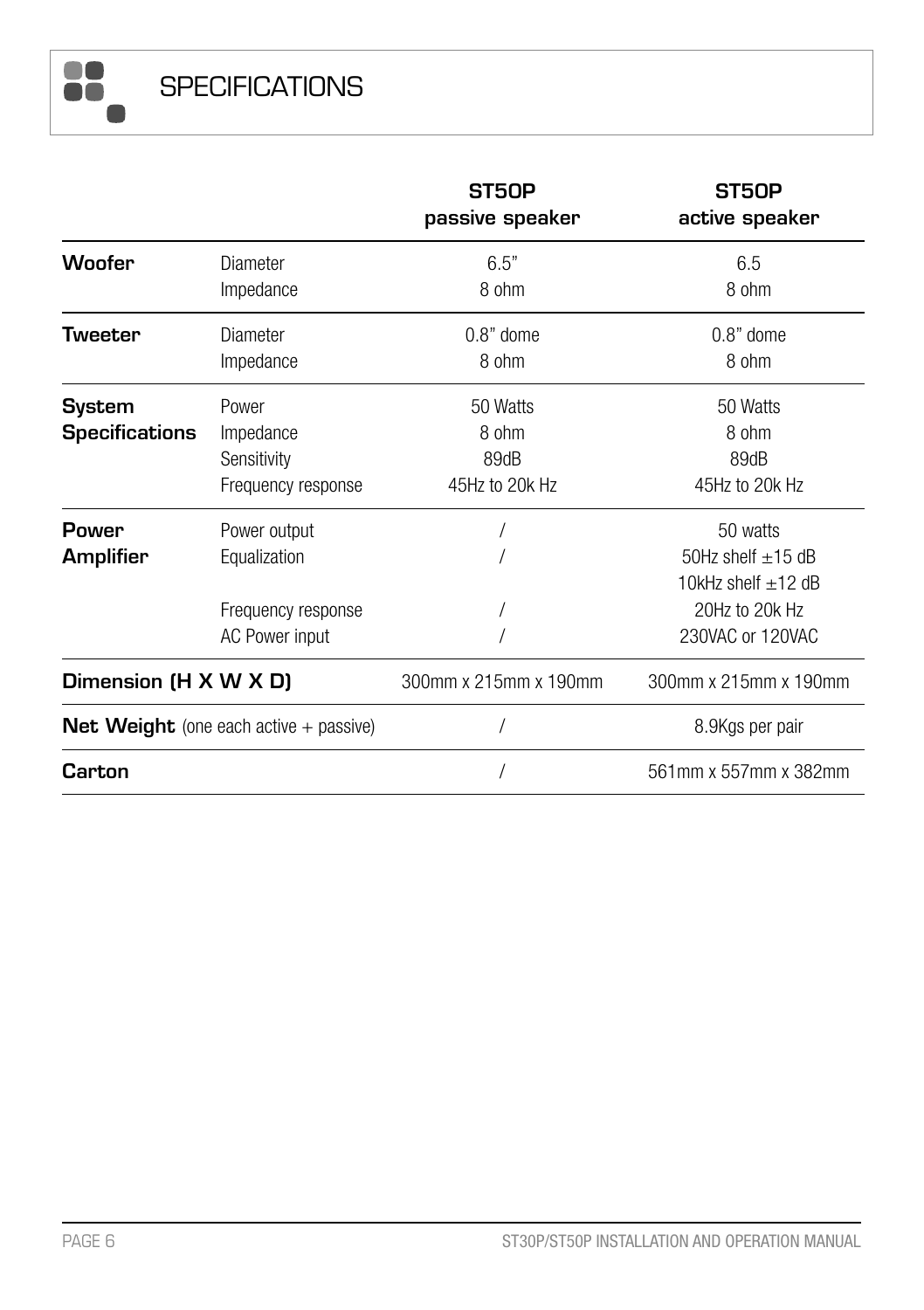| <b>NOTES</b> | $\overline{\phantom{a}}$ |
|--------------|--------------------------|
|              |                          |
|              |                          |
|              |                          |
|              |                          |
|              |                          |
|              |                          |
|              |                          |
|              |                          |
|              |                          |
|              |                          |
|              |                          |
|              |                          |
|              |                          |
|              |                          |
|              |                          |
|              |                          |
|              |                          |